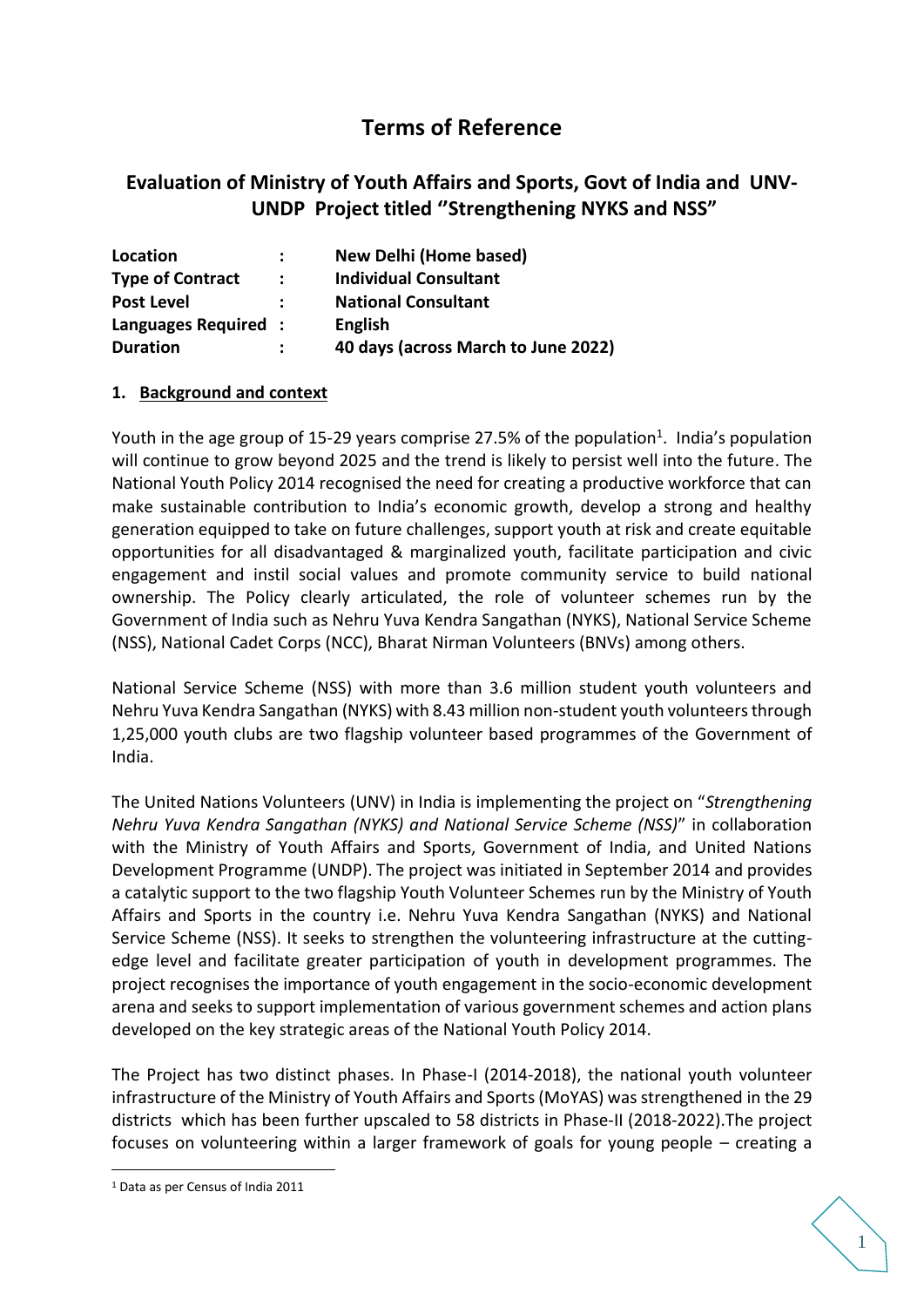productive workforce, developing a strong and healthy generation, instilling social values, promoting community service and facilitating civic engagement. The project seeks to increase participation of youth in developmental activities through youth clubs affiliated with NYKS. It further seeks to create opportunities for enhanced civic engagement and economic activities through youth clubs in the project districts resulting into enhanced access and participation of youth to various schemes and services.

The expected outcomes of the project includes (i) greater participation of youth in volunteering and civic engagement; (ii) integration of youth volunteers in development schemes of the Government of India; (iii) enhanced employability for youth through life skilling and social entrepreneurship; and (iv) promoting gender equality and social inclusion through volunteering.

The outputs of the project are:

- o Strengthening of Volunteer Infrastructure in 58 districts across 27 States leading to formation of new youth clubs, activation of dormant youth clubs, ;
- $\circ$  Youth Clubs strengthened and Youth Resource Centres established in select districts to serve as one stop shop for youth in rural areas leading to enhanced capacity of youths; and
- o Contribution of Youth Volunteering recognized and skills for employability are built.

The project has adopted a multi-pronged strategy for promoting volunteering in the country including:

- o Engagement at the Central Government level for building an ecosystem for the reimagined volunteering journey that facilitates and enables youth development through active volunteering in the country.
- $\circ$  Engagement at the state and district levels for greater participation of youth as volunteers
- o Making volunteerism more aspirational for young people leading to mainstreaming youth volunteers in the development agenda of the country
- $\circ$  Establishing collaborative partnerships amongst government, private sector, and civil society for promoting volunteerism among youth.
- o

The Terminal Evaluation (TE ) will be conducted according to the guidelines, rules, and procedures established by UNDP as reflected in the UNDP Evaluation Guidance (http://web.undp.org/evaluation/guideline/)

In this regard, the UN Volunteers in India is looking for a Consultant to carry out a comprehensive terminal evaluation of the project "Strengthening NYKS and NSS". The evaluation will assess the achievement of project results against what was planned and draw lessons that can both improve the sustainability of benefits from this project, and aid in the overall enhancement for strengthening of Volunteer Infrastructure in the country. The evaluation will promote accountability and transparency and assesses the extent of project accomplishments. The evaluation will seek to be independent, credible, and useful, and will adhere to the highest possible professional standards in evaluation. The evaluation will be conducted in a consultative manner and will engage the participation of all key stakeholders.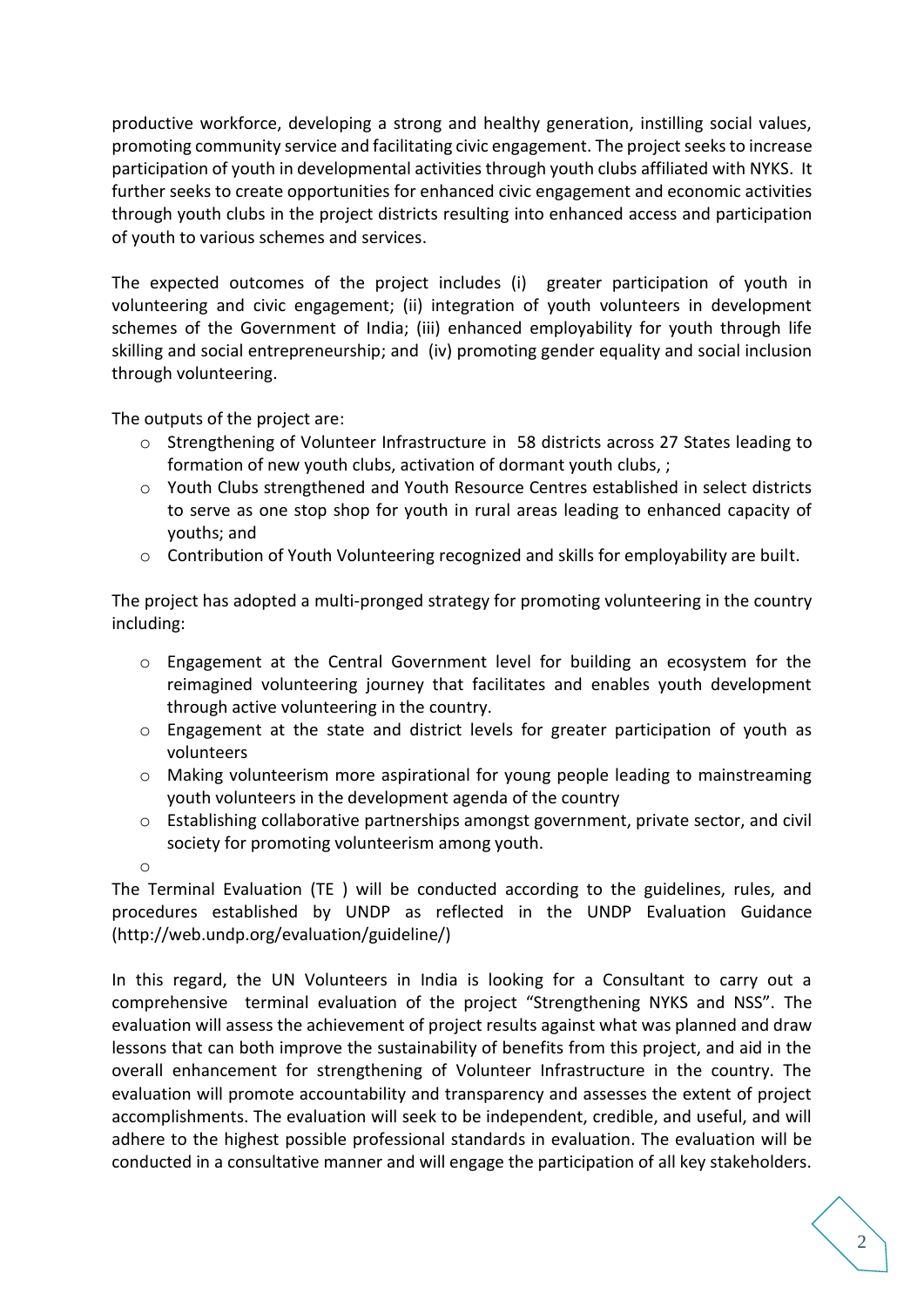The evaluation will consider the Quarterly Progress Reports, Annual Progress Reports and, also the Mid-term Evaluation conducted for this project. It will also consider the gender equality and women empowerment bemainstreamed throughout all aspects of the evaluation.

The Ministry of Youth Affairs & Sports and Nehru Yuva Kendra Sangathan (NYKS) and National Service Scheme (NSS) will be the major partners in the evaluation contributing both through data from 58 project districts and validation of the evaluation results. The Project Steering Committee chaired by the Secretary (Youth Affairs), Ministry of Youth Affairs & Sports will guide this evaluation along with the Joint Secretary who is the National Project Director of "Strengthening NYKS and NSS". The Evaluation will use the United Nations Evaluation Groups (UNEG) Standards criteria viz; *relevance, effectiveness, efficiency, sustainability, coherence and impact of results.*

## **2. Evaluation purpose, scope and objectives**

## **Purpose**

The purpose of the evaluation is to assess the project's success in terms of its impact on the ground. The evaluation will critically examine the progress made in implementing various activities and measure achievements made and results obtained under the project. In addition, the evaluation aims at critically reviewing and identifying what has worked well in the project, what challenges have been faced, what lessons can be learned to improve future programming.

The evaluation will focus on six key evaluation criteria: relevance, efficiency, effectiveness, impact, sustainability, and coherence. The evaluation should provide credible, useful, evidence-based information which will help the Ministry of Youth Affairs & Sports, UNDP and UNV in designing and implementing youth leadership and volunteering interventions in future.

### **Objectives**

The objectives of the evaluation are:

- (i) Assess how adequately the project has achieved its stated development objective and purpose across intervention districts of the project ;
- (ii) Measure how effectively and efficiently the project outcomes and outputs have progressed in attaining the development objective and purpose of the project, both technically and finanacially;
- (iii) To gather insights to promote greater participation of youth in youth leadership. development and volunteering though youth clubs/Mahila Mandals in the country.
- (iv) To gather key findings and lessons learned to inform youth leadership development volunteering interventions which could be replicated across districts/states.
- (v) To capture what works and what doesn't and why in the context of youth volunteering infrastructure in the country.
- (vi) To make recommendations for the future interventions related to youth volunteering.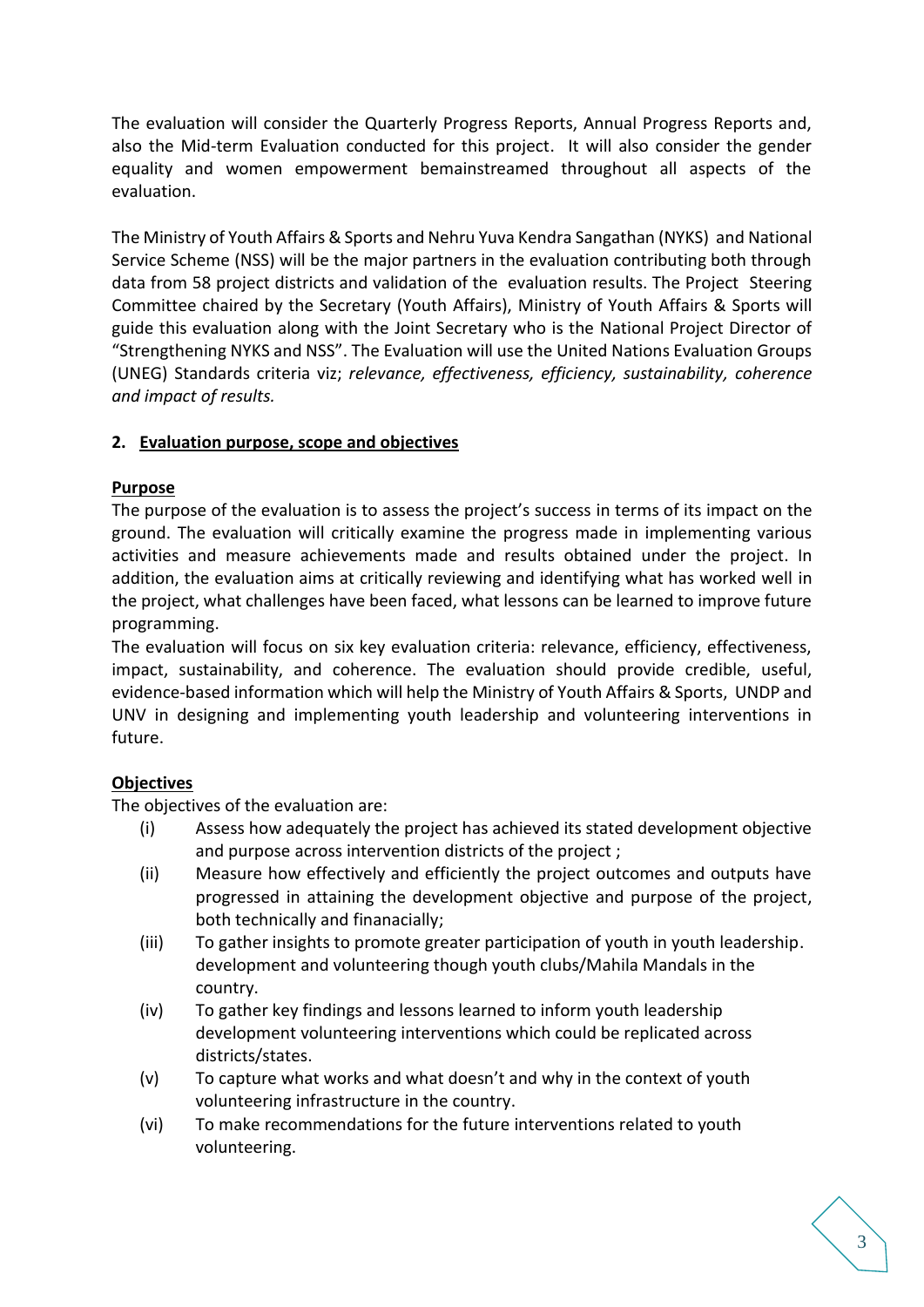## **Scope of Work and Timelines**

This evaluation covers the project implementation in 58 districts

- (i) To examine the project design to draw lessons for the future interventions.
- (ii) To measure contributions of outputs and activities undertaken under the project towards strengthening volunteering infrastructure.
- (iii) To examine the cross-cutting issues and the global UN programming principles e.g. leaving no one behind (LNOB), gender equality and women's empowerment, sustainability, and accountability.
- (iv) To consider emerging issues such as, virtual or online volunteering, other methods for volunteering and volunteering in the post COVID-19 world
- (v) Partnerships Management and operational issues (M&E systems, financial systems, etc)

| <b>Phase</b>      | <b>Scope of work of Consultant</b>             | No. of      | <b>Timing</b>      |
|-------------------|------------------------------------------------|-------------|--------------------|
|                   |                                                | <b>Days</b> |                    |
| Inception         | • Desk review of existing documents,           | 05 Days     | Within 2 weeks of  |
| <b>Phase</b>      | including project document, mid-term           |             | signing contract   |
|                   | evaluation, project progress reports,          |             |                    |
|                   | strategies developed by the project,           |             |                    |
|                   | reports and documents developed by             |             |                    |
|                   | the project and write-ups on the               |             |                    |
|                   | project initiatives                            |             |                    |
|                   | Drafting of the inception report,              |             |                    |
|                   | including evaluation methodology,              |             |                    |
|                   | timeline, evaluation matrix, and data          |             |                    |
|                   | collection tools                               |             |                    |
|                   | • Development of data collection tools         |             |                    |
|                   | checklists<br>short<br>KII<br>and<br>(i.e.     |             |                    |
|                   | questionnaires)                                |             |                    |
|                   | Presentation of the inception report           |             |                    |
|                   | to UNV/UNDP                                    |             |                    |
| Data              | A briefing session by UNV/UNDP<br>$\bullet$    | 20 Days     | Within 10 weeks of |
| <b>Collection</b> | Consultation with the key<br>$\bullet$         |             | signing the        |
| <b>Phase</b>      | stakeholders in the Government                 |             | contract           |
|                   | of India                                       |             |                    |
|                   | Travel to field for consultation and           |             |                    |
|                   | KIIs with the stakeholders and                 |             |                    |
|                   | partners (DYOs, State Directors,               |             |                    |
|                   | NYV, Volunteers etc.)                          |             |                    |
|                   | Debriefing the UNV/UNDP CO and<br>$\bullet$    |             |                    |
|                   | key stakeholders on the key                    |             |                    |
|                   | findings                                       |             |                    |
| <b>Reporting</b>  | Aggregation of findings from desk<br>$\bullet$ | 15 Days     | Within 16 weeks of |
| <b>Phase</b>      | review and stakeholders                        |             | signing the        |
|                   | consultations and KIIs                         |             | contract           |

#### The scope of the work for the consultant will include but not be limited to: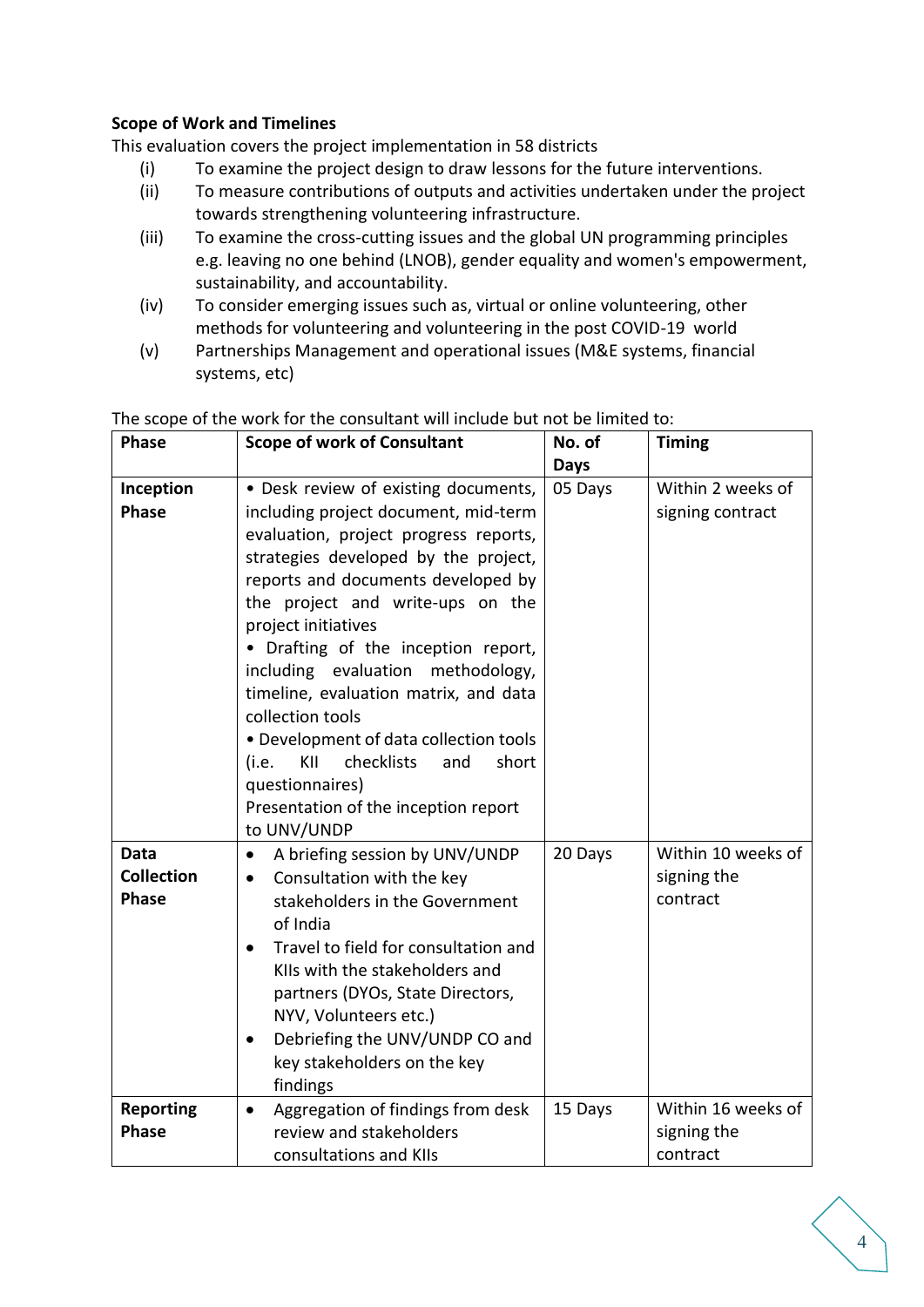| Drafting and presentation of the<br>$\bullet$ |  |
|-----------------------------------------------|--|
| evaluation report incusive of key             |  |
| findings and recommendations                  |  |
| Review by UNV/UNDP for quality                |  |
| assurance                                     |  |
| Incorporation of comments and<br>$\bullet$    |  |
| revision of the report                        |  |
| Submission of the final report                |  |

## **3. Evaluation criteria and key guiding questions**

The evaluation questions define the information that must be generated as a result of the evaluation process. The answers will provide key basis to the intended users of the evaluation in making informed decisions, taking actions or adding knowledge. Some of the tentative questions can be as follows:

### **Relevance**

- To what extent was the project aligned with the UNV's Strategic Framework, UNSDF, UNDP Country Programme and the youth development agenda of the MoYAS especially under the National Youth Policy of India 2014 ?
- To what extent were lessons learned from other relevant projects and partnerships considered in the project's design?
- To what extent does the project contribute to gender equality, the empowerment of women and the human rights-based approach?
- To what extent has the project been appropriately responsive to youth development agenda in the country?

### **Effectiveness**

- To what extent did the project contribute to the UNV's Strategic Framework and country programme outcomes and outputs and broad objectoives of the National Youth Policy of India 2014?
- To what extent were the project outputs achieved?
- What factors have contributed to achieving or not achieving intended project outputs and outcomes?
- What have been the supporting factors? What have been the constraining factors and why? How can or could they be overcome?
- To what extent has the project contributed to gender equality and the empowerment of women and human rights?

### **Efficiency**

- To what extent was the project management structure helped in achieving project results?
- To what extent have the project implementation strategy and execution been efficient and cost-effective?
- To what extent have project funds and activities been delivered in a timely manner?
- To what extent the project leveraged it resources and developed partnerships?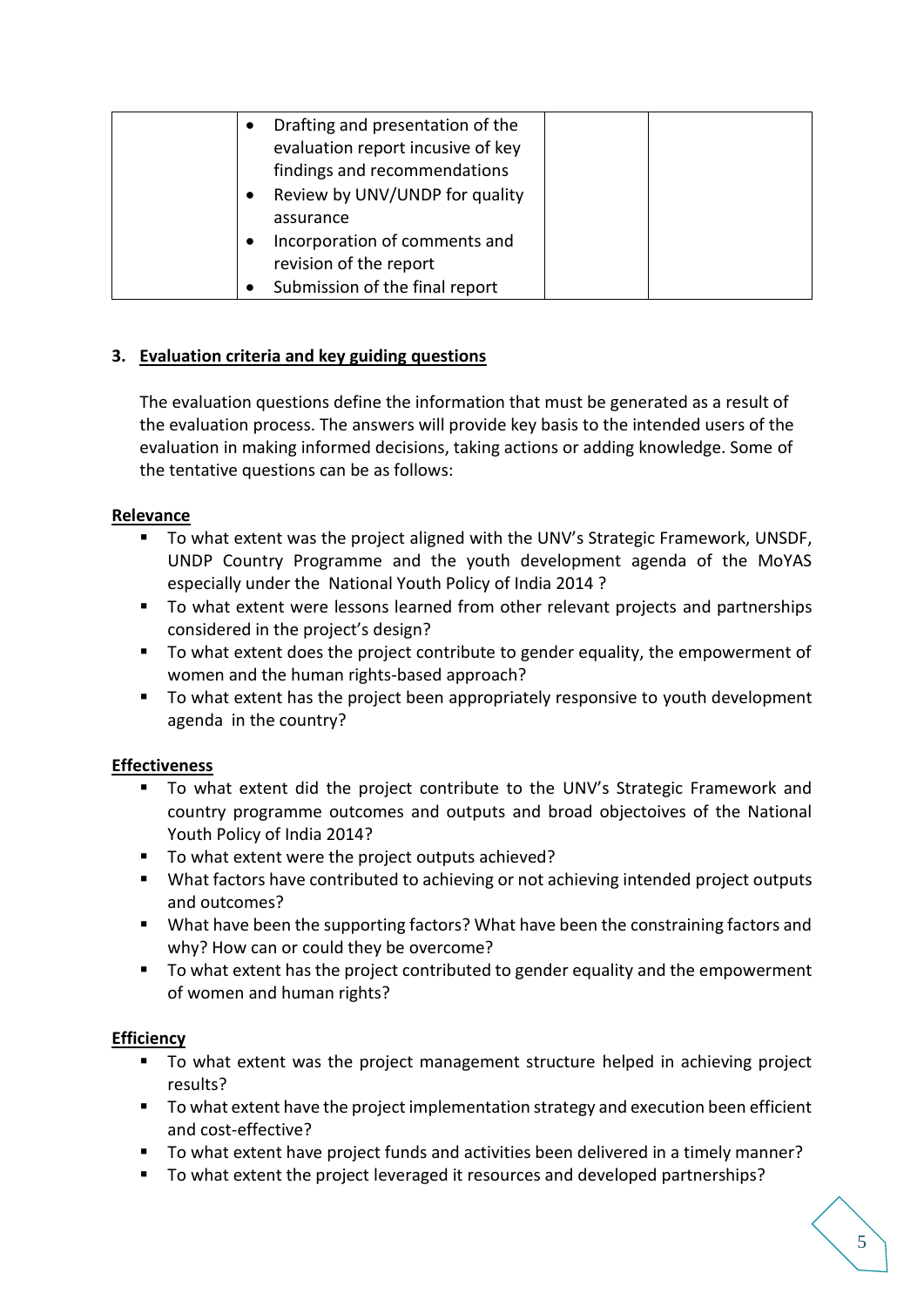### **Sustainability**

- To what extent are lessons learned being documented by the project team on a continual basis and shared with key stakeholders who could learn from the project?
- What is the risk that the level of stakeholders' ownership will be sufficient to allow for the project benefits to be sustained?
- To what extent do stakeholders support the project's long-term objectives?
- What could be done to strengthen exit strategies and sustainability?

#### **Coherence**

To what extent do other interventions (including policies) support or undermine the intervention, and vice versa? It includes internal coherence and external coherence.

#### **Impact**

- Have the projects brought changes in the lives of the people and their communities stated in the result framework?
- Is there any positive/ negative change in target beneficiaries, their communities, and duty bearers as a result of the projects? How many were to benefit?

### **Evaluation of Cross-Cutting Issues:**

Leave no one behind and gender aspects will be considered well in evaluation questions as well the evaluation process. Gender analysis, including gender disaggregated data need to be incorporated in the evaluation. The evaluation will also aim to answer the following questions

- To what extent have poor, indigenous and physically challenged, women and other disadvantaged and marginalized groups benefited from the project?
- To what extent have gender equality and the empowerment of women been addressed in the design, implementation, and monitoring of the project?
- Is the gender marker data assigned to this project representative of reality?
- To what extent has the project promoted positive changes in gender equality and the empowerment of women? Were there any unintended effects?

### **Way forward**

- Have any good practices, success stories, lessons learned, or transferable examples been identified? Please describe and document them.
- Based on the achievements to the date, provide forward looking programmatic recommendations for UNDP/UNV support to the MoYAS and other key stakeholders to promote volunteerism.

### **4. Methodology**

It is strongly suggested that the evaluation should use a mixed method approach – collecting and analyzing both qualitative and quantitative data using multiple sources in order to draw valid and evidence-based findings and conclusions and practical recommendations.

The Consultant is expected to employ a combination of both qualitative and quantitative evaluation methods and instruments. This could involve review of all relevant documents, mid-term evaluation report, key informant interviews, data collection, data review & analysis, field visits and on-site validation of key tangible outputs and interventions. The method for field level data collection will be dependent upon the COVID-19 pandemic situation. The current situation of the COVID-19 crisis in the country needs to be considered when proposing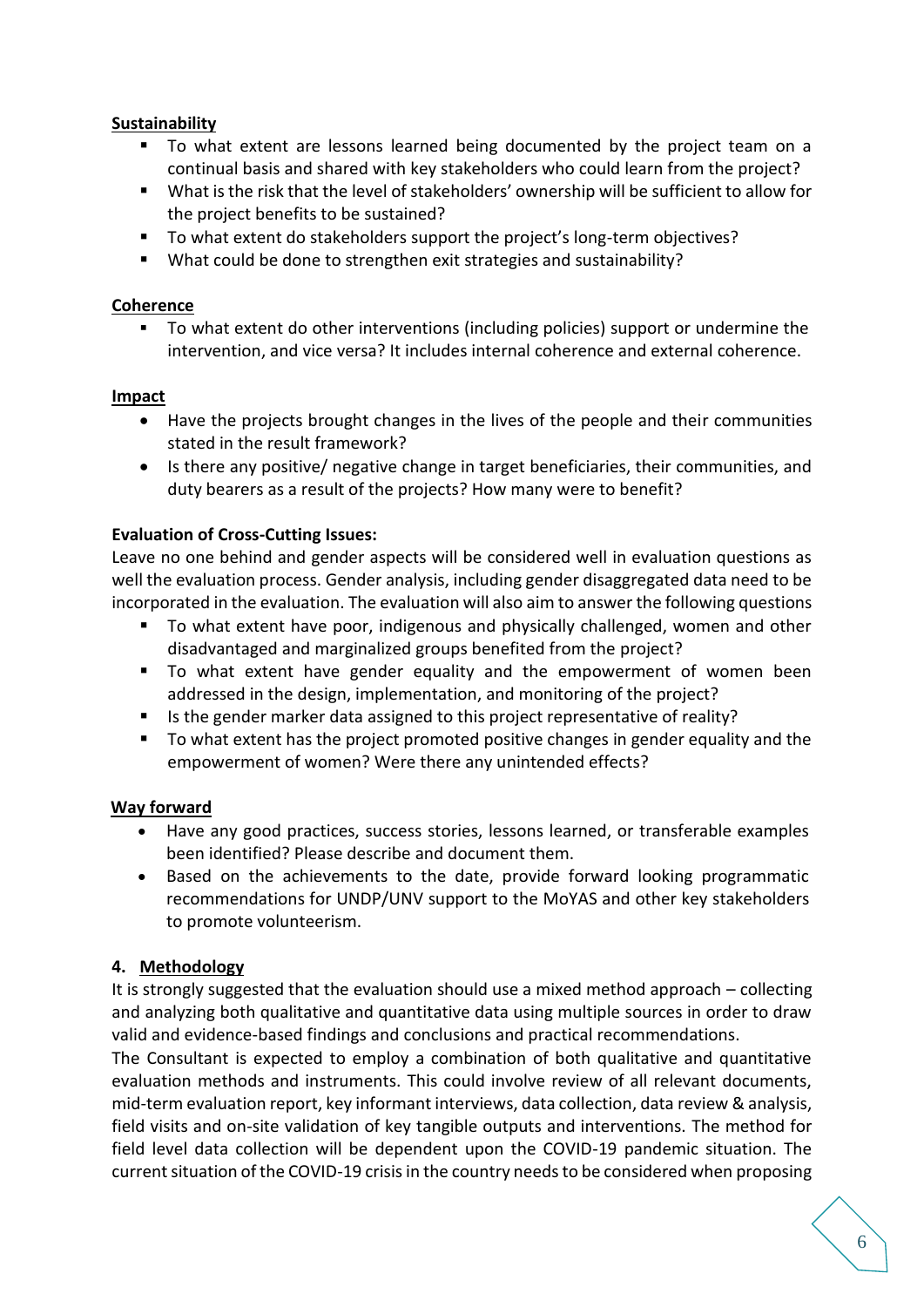data collection tools. The consultant is expected to present alternative means of data collection as viable options.

The consultant is expected to propose and determine a sound evaluation design and methodology (including detailed methodology to answer each evaluation question including the cross cutting issues) and submit it to UNV in the inception report following a review of all key relevant documents and meetings with UNV/UNDP. Final decisions about the specific design and methods for the evaluation will be made through consultation among the UNV, UNDP, the evaluator and key stakeholders about what is appropriate and feasible to meet the evaluation purpose and objectives as well as answer the evaluation questions. The evaluator is expected to follow a participatory and consultative approach ensuring close engagement with stakeholders

Methods to be used by the evaluation team to collect and analyze the required data shall include but not limited to:

- **Desk Review**: This should include a review of inter alia
- o Project document
	- o Annual Work Plans
	- o Result/M&E Framework
	- o Annual Reports
	- o Highlights of Project Steering Committee meetings
	- o Social media engagement
- **Semi-structured interviews** with key stakeholders including UNV, UNDP, Project Team, Government partners (MoYAS, NYKS, NSS), UN colleagues, development partners, youths, so on:
	- $\circ$  Development of evaluation questions around relevance, effectiveness, efficiency, sustainability, coherence, impact and cross cutting issues and designed for different stakeholders to be interviewed
	- o Key informant interviews with relevant stakeholders from government agencies, donors, UN Agencies, youth groups
	- $\circ$  All interviews should be undertaken in full confidence and anonymity. The final evaluation report should not assign specific comments of individuals
- Data review and analysis of monitoring and other data sources and methods: ensure maximum validity, reliability of data (quality) and promote use; the evaluation team will ensure triangulation of the various data sources
- Data and evidence will be triangulated with multiple sources to address evaluation questions. The final methodological approach including interview schedule and data to be used in the evaluation should be clearly outlined in the inception report and fully discussed and agreed with UNV & UNDP and the consultants.

### **5. Duties & Responsibilities of the Consultant**

The Consultant will be responsible for carrying out the following tasks: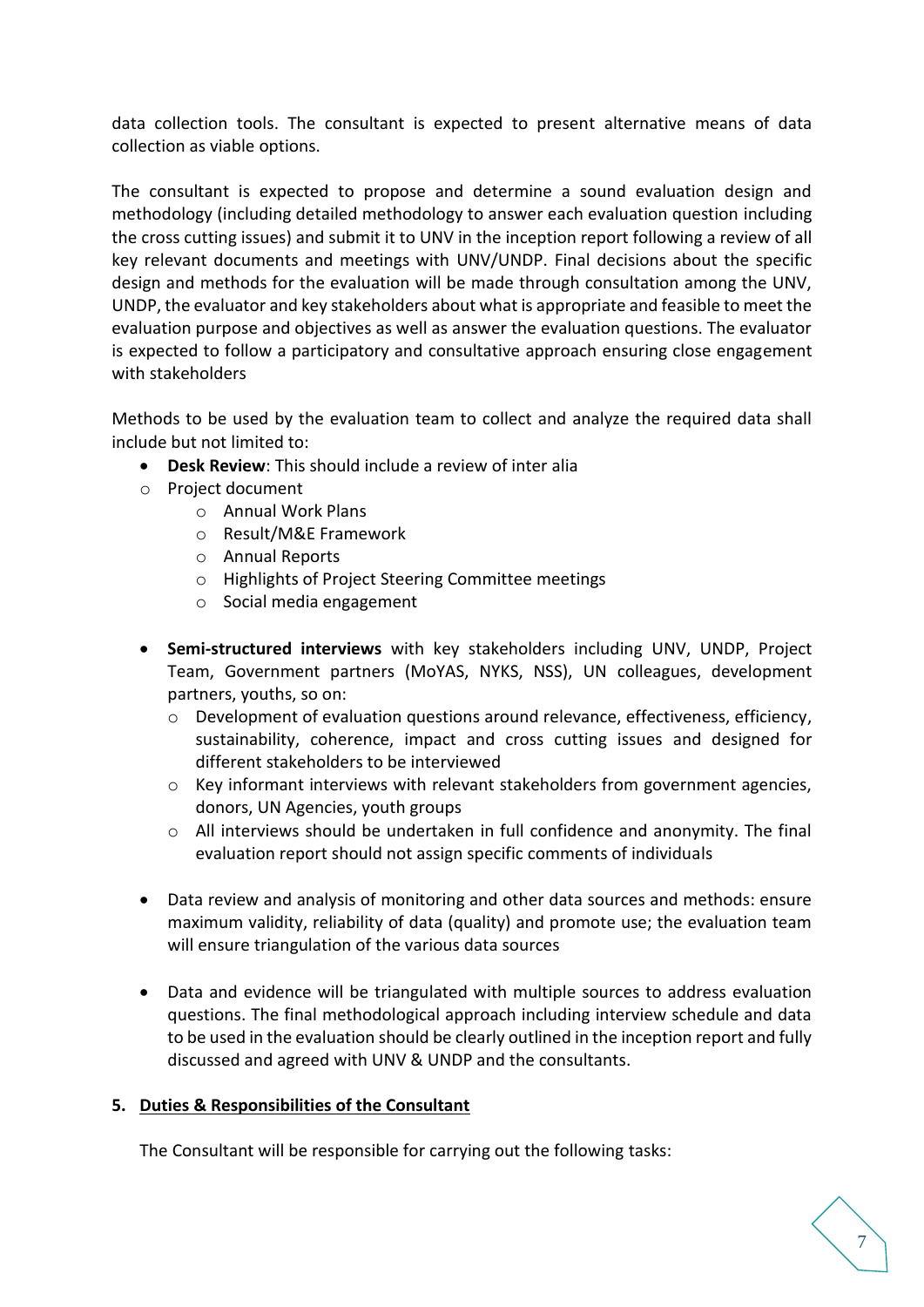- (i) Prepare Inception report which will include
	- i. a design matrix, data collection and analysis methods & tools
	- ii. list of key stakeholders for interviews potential project districts for field visits (if possible given COVID travel restrictions),
	- iii. assess the availability of logistical and administrative support; and
	- iv. identify and collect relevant reference material.
	- v. Share the draft evaluation plan with the UNDP and UNV for approval.
- (ii) Carry out desk review of reference material, documents, reports and any other data and information provided by the UNDP and UNV.
- (iii) Carry out data collection activities as guided by the evaluation plan. S/he will conduct agreed-upon interviews with stakeholders. At the end of the data collection activities, a meeting will be organized by the Consultant to present preliminary findings and obtain feedback from the key stakeholders such as UNDP, UNV, Ministry of Youth Affairs & Sports, NYKS, NSS.
- (iv) Carry out systematic disaggregation of data including by sex, disability, geographical location etc.
- (v) Undertake field visits in keeping with allowable conditions in the COVID context and collect feedback/inputs from the target group and key stakeholders for the evaluation of the project.
- (vi) Prepare a comprehensive Evaluation Report and presentation capturing impact of the project and suggesting measures for improvement.
- (vii) Capture good practices with potential of replication and scaling-up.
- (viii) Benchmark cross cutting issues such as gender and differently abled youth.
- (ix) Share draft Report for factual correction and feedback to key stakeholders.
- (x) Finalize the Evaluation Report based on the feedback/inputs received from UNV, UNDP and Ministry of Youth Affairs & Sports.

### **Expected Deliverables**

The Consultant will be responsible for ensuring the following deliverables to UNV/UNDP as per the agreed work plan:

- **1. Inception Report**: The consultant will commence the evaluation process with a desk review and preliminary analysis of the available information provided by UNV andUNDP. Based on the ToR, initial meetings with the UNV and UNDP and the desk review, the consultant should develop an inception report elaborating evaluation methodologies, including how each evaluation question will be answered along with proposed methods, proposed sources of data, and data collection and analysis procedures. The inception report will include the evaluation matrix. UNV and UNDP will review the inception report and provide useful comments for improvement. This report will serve as an initial point of agreement and understanding between the consultant and UNV and UNDP
- **2. Draft Evaluation Report**: The evaluation report will contain the same sections as the final report and shall follow the structure outlined in UNDP Evaluation Guideline (Evaluation Report Template and Quality Standards of the Evaluation Implementation of [UNDP Evaluation Guidelines\)](http://web.undp.org/evaluation/guideline/). The draft report will be reviewed by the UNV and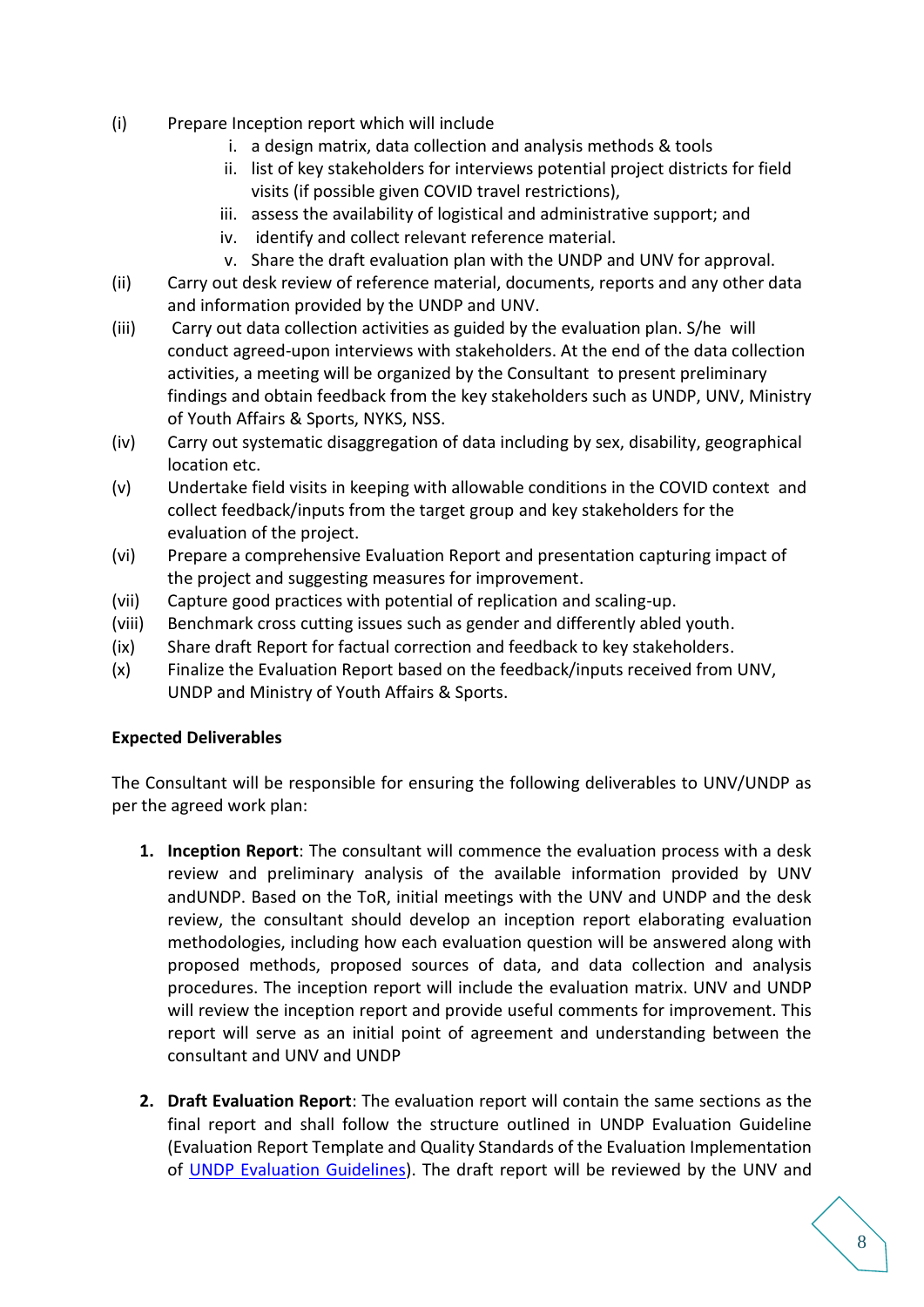UNDP. The draft report will ensure that each evaluation question is answered with indepth analysis of information and back up the arguments with credible quantitative and/or qualitative evidences.

- **3. Presentation/Debriefing**: A meeting will be organized with key stakeholders including UNV and UNDP to present findings, conclusions and recommendations.
- **4. Final Evaluation Report**: The final report will incorporate comments and feedbacks from the stakeholders including the feedback provided during the Presentation/Debriefing meeting. Other relevant documents (i.e. data collection tools, questionnaires, datasets, if any) need to be submitted as well.
- **5. Evaluation Brief**: A concise summary of the evaluation report will include findings, conclusions and recommendations using plain language targeting wider audience. This concise summary will be not more than 5-6 pages.

### **6. Qualification and Experience**

#### **Education**

o Master's degree or equivalent in Development Studies, Economy, Statistics, Social Science, or other relevant fields

#### Experience

- o At least 15 years of experience in strategic planning, project management and M&E related work;
- o Professional experiences in conducting evaluations or assessment of large-scale policies and programs funded by government, UN and/or donors;
- o Good understanding of both qualitative and quantitative M&E approaches;
- o Good knowledge of UN and/or UNDP's system and procedures will be an advantage
- o Possess strong analytical and writing skills, with the ability to conceptualize, articulate, write and debate
- o Good knowledge of UN and/or UNDP's manade and socio-political context in the region
- o Knowledge of current issues and innovation in results-oriented monitoring including trends, principles and methodology

#### **Corporate Competencies**:

- $\circ$  Demonstrates integrity by modeling the UN's values and ethical standards (human rights, tolerance, integrity, respect, and impartiality);
- o Promotes the vision, mission, and strategic goals of UNDP;
- $\circ$  Displays cultural, gender, religion, race, nationality and age sensitivity and adaptability.

#### **Functional Competencies:**

- $\circ$  Consistently approaches work with energy and a positive, constructive attitude ;
- o Strong interpersonal and written and oral communication skills;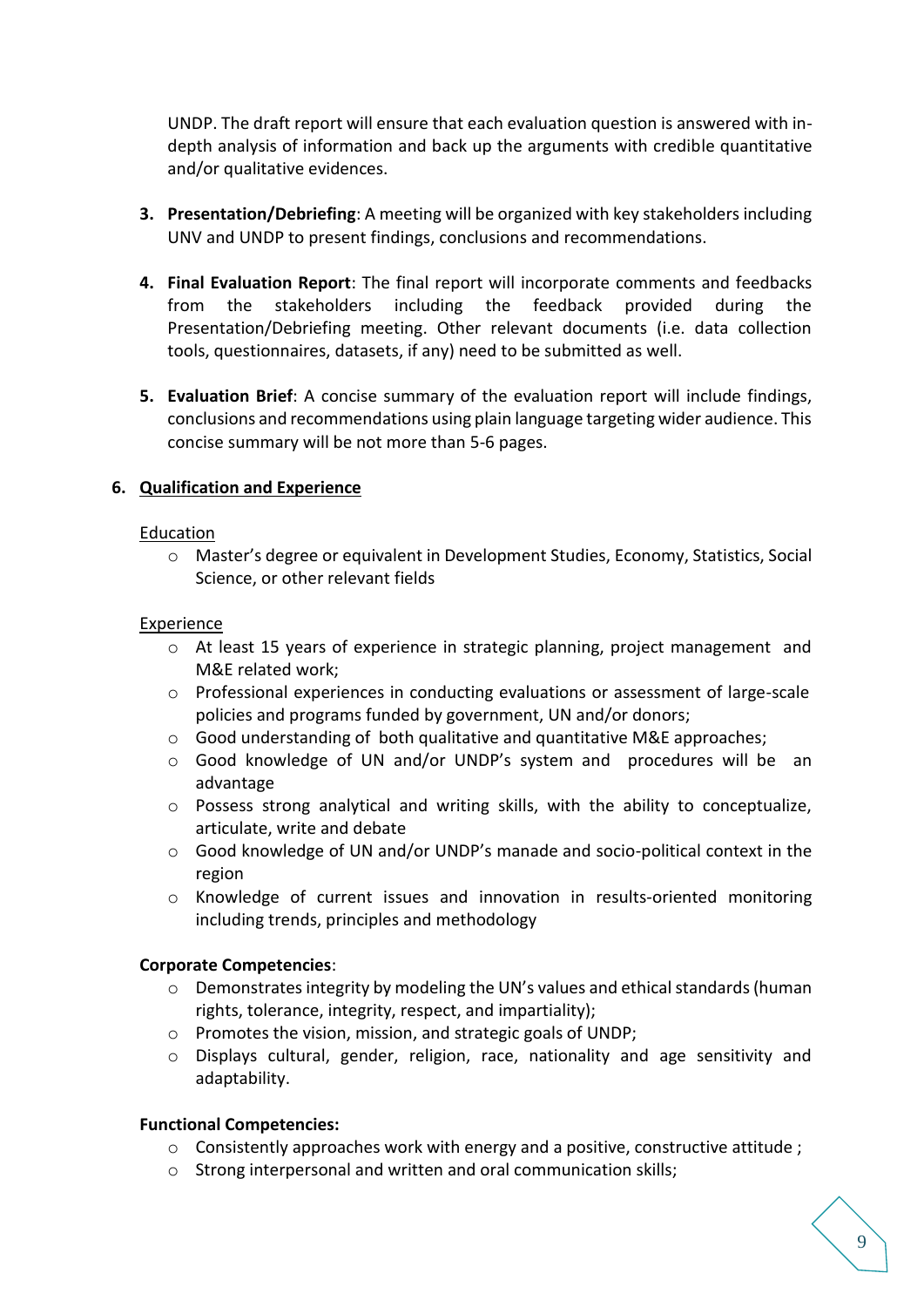- $\circ$  Strong analytical skills and strong ability to communicate and summarize this analysis in writing
- $\circ$  Has ability to work both independently and in a team, and ability to deliver high quality work on tight timelines.

#### **Skills:**

- o Strong leadership and planning skills
- o Excellent written and presentation skills (English and Hindi)
- o Strong communication skills
- o Ability to work in the multi-cultural team environment and to deliver under pressure/meet deadlines
- o Ability to network with partners on various levels
- o The necessary computer skills with competence in MS office package

### **7. Evaluation ethics**

This evaluation will be conducted in accordance with the principles outlined in the UNEG 'Ethical Guidelines for Evaluation'. The consultant must safeguard the rights and confidentiality of information providers, interviewees and stakeholders through measures to ensure compliance with legal and other relevant codes governing collection of data and reporting on data. The consultant must also ensure security of collected information before and after the evaluation and protocols to ensure anonymity and confidentiality of sources of information where that is expected. The information knowledge and data gathered in the evaluation process must also be solely used for the evaluation and not for other uses with the express authorization of UNDP and partners.

### **8. Management arrangements**

The Consultant will have overall responsibility for producing the Project Evaluation Report and for quality and timely submission of the report to the Country Coordinator, UNV. Direct supervision will be provided by the Country Coordinator, UNV with technical and coordination support by the Project Manager of the project Strengthening NYKS and NSS who will be responsible for the day to day implementation of the evaluation. The Project Steering Committee chaired by the Secretary (Youth Affairs) or his/ her designate will provide oversight and guidance for the proper conduct of the evaluation.

The consultant will work closely with the Project Management Unit set up at NYKS HQ and the UNV-District Youth Officers (DYOs) stationed at 58 districts under the project. A minimum of 5 district level visits will be organized by the UNV office. All necessary approvals and logistical arrangements will be provided by the UNV Team.

### **9. Price Proposal and Schedule of Paymen**

This consultancy assignment is home based with field visits. The duration of the consultancy assignment is for 40 days acoss the months between March to June 2022. The total amount of the contract will be based on an agreed per day remuneration/ consultancy fee.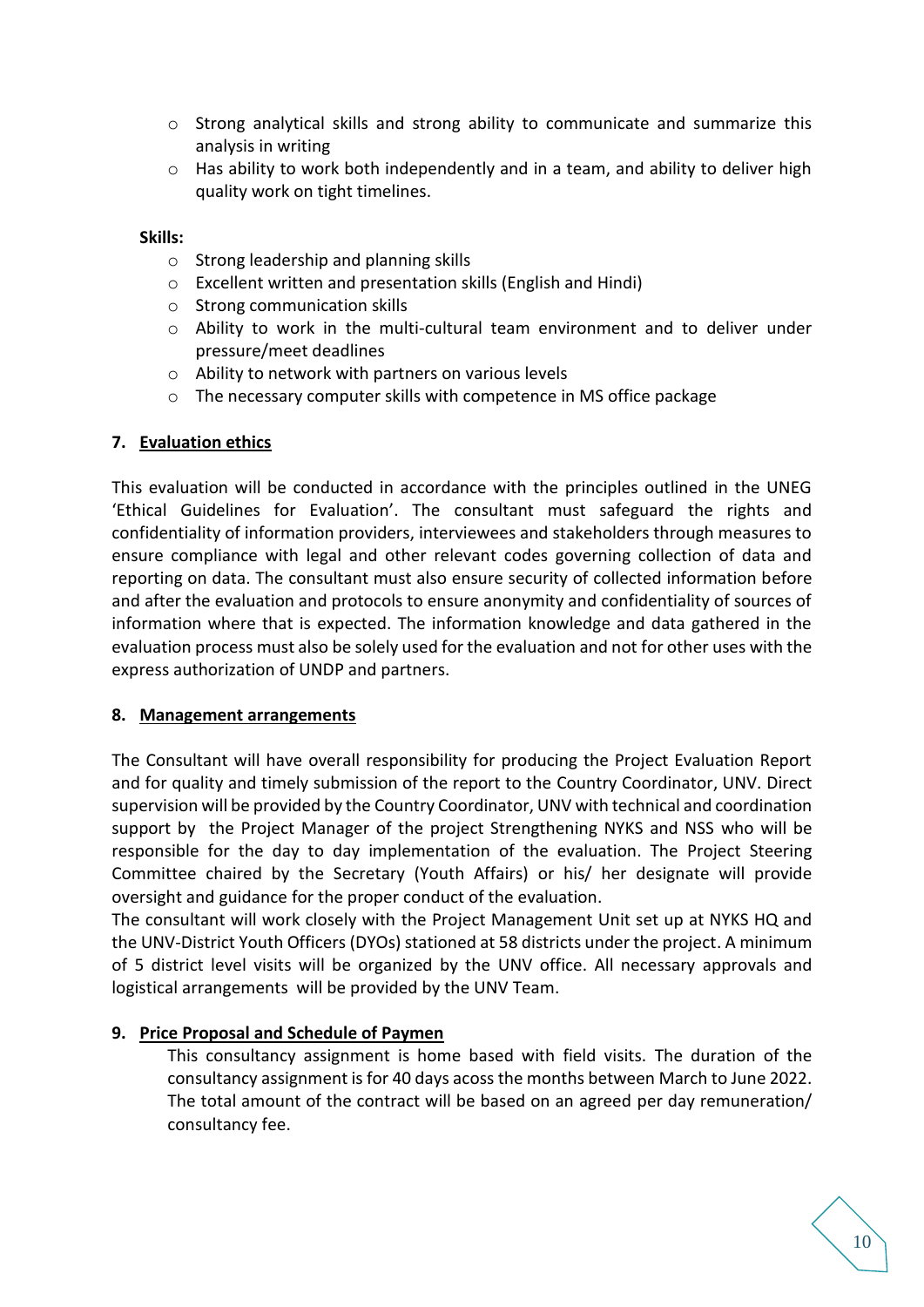The total amount quoted shall be all-inclusive and include all costs components required to perform the deliverables identified in the TOR, including professional fee, and any other applicable cost to be incurred by the consultant in completing the assignment. The contract price will be fixed output-based price regardless of extension of the herein specified duration.

The payment for travel cost for field visits including tickets, loding and terminal expenses should be agreed upon, between the UNV and Individual consultant, prior to travel and will be reimbursed. The travel cost for undertaking field visits wil be reimbursed separately and should not be included in the financial proposal.

Payments will be done upon completion of the deliverables/outputs and as per below percentages:

| Deliverables/Output                                                                                                                                                                                                                               | Payment<br><b>Schedule</b> |
|---------------------------------------------------------------------------------------------------------------------------------------------------------------------------------------------------------------------------------------------------|----------------------------|
| Upon satisfactory submission of the Inception Report including a<br>methodology note and evaluation matrix (based on meetings with the<br>UNV and UNDP, the desk review and preliminary analysis of the<br>available information provided by UNV) | 20%                        |
| Upon completion of the data collection, satisfactory presentation and<br>submission of draft Evaluation Report including addressing all<br>evaluation questions, findings and recommendations                                                     | 40%                        |
| Upon satisfactory submission of Final Evaluation Report (including<br>evaluation brief, data collection tools, questionnaires, datasets (if<br>any)                                                                                               | 40%                        |

#### **10. Impact of COVID-19 on the assignment**

The World Health Organization declared COVID-19 a global pandemic on 11 March 2020 as the new virus rapidly spread to all regions of the world. While these extraordinary circumstances present a critical limitation for the conduct of the evaluation, the UNDP/UNV will continue to monitor the situation as it evolves and reserves the right to adjust the evaluation plan as appropriate and in line with UNDPs principles of 'do no harm' and 'duty of care' for its staff and consultants. In line with UNDP's financial regulations, when determined by the UNDP and the Consultant that a deliverable or service cannot be satisfactorily accomplished, that deliverable or service cannot be paid. Due to the ongoing COVID-19 situation and its ramifications, the UNDP/UNV may consider making a partial payment if the Consultant invested time towards the deliverable but was not able to complete it due to circumstances beyond her/his control.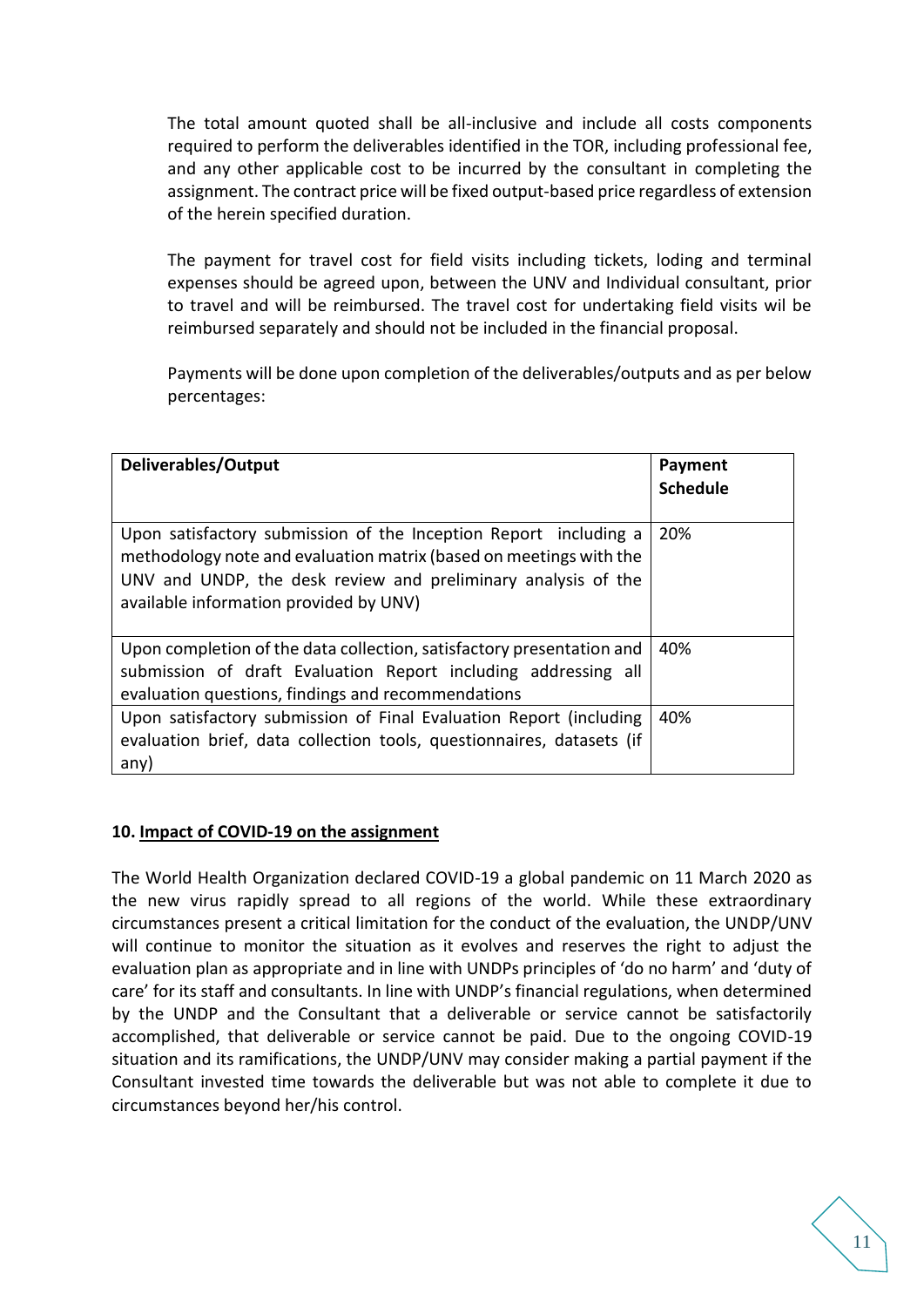## **11. Application submission process and criteria for selection**

#### **Submission of Proposals**

a) Technical Proposal

- Methodology.
- Work plan (key activities with timelines)
- CV , indicating all past experience from similar projects, as well as the contact details (email and telephone number) of the Candidate and at least three (3) professional references;
- Short description of the Consultant's experience in the Monitoring & Evaluation field in line with the required experience

b) Financial proposal

.

• Financial proposal should include per day remuneration/consultancy fee.

#### **Evaluation Method and Criteria**

Individual consultants will be evaluated based on the following methodology:

#### **Cumulative analysis**

The award of the contract shall be made to the individual consultant whose offer has been evaluated and determined as a) responsive/compliant/acceptable; and b) having received the highest score out of set of weighted technical criteria (70%). and financial criteria (30%). Financial score shall be computed as a ratio of the proposal being evaluated and the lowest priced proposal received by UNDP for the assignment.

#### **Technical Criteria for Evaluation for National Consultant (Maximum 70 points)**

| <b>Criteria</b>                                                |      | <b>Max. Point</b> |
|----------------------------------------------------------------|------|-------------------|
| <b>Technical</b>                                               | 70%  | 70                |
| Master's degree or eqivalent in Development Studies,           | 5%   | 5                 |
| Statistics, Economy, Social Science, or other relevant fields  |      |                   |
|                                                                |      |                   |
| At least 15 years of experience in strategic planning, project |      | 25                |
| management and M&E related work                                |      |                   |
| Professional experiences in conducting evaluations<br>or       | 30%  | 30                |
| assessment of large-scale policies and programs funded by      |      |                   |
| government, UN and/or donors                                   |      |                   |
| Good knowledge of UN and/or UNDP's mandate<br>and              | 10%  | 10                |
| development context in the country                             |      |                   |
| <b>Financial</b>                                               | 30%  | 30                |
| <b>Total</b>                                                   | 100% | 100 points        |

Only candidates obtaining a minimum of 49 points (70% of the total technical points) would be considered for the Financial Evaluation.